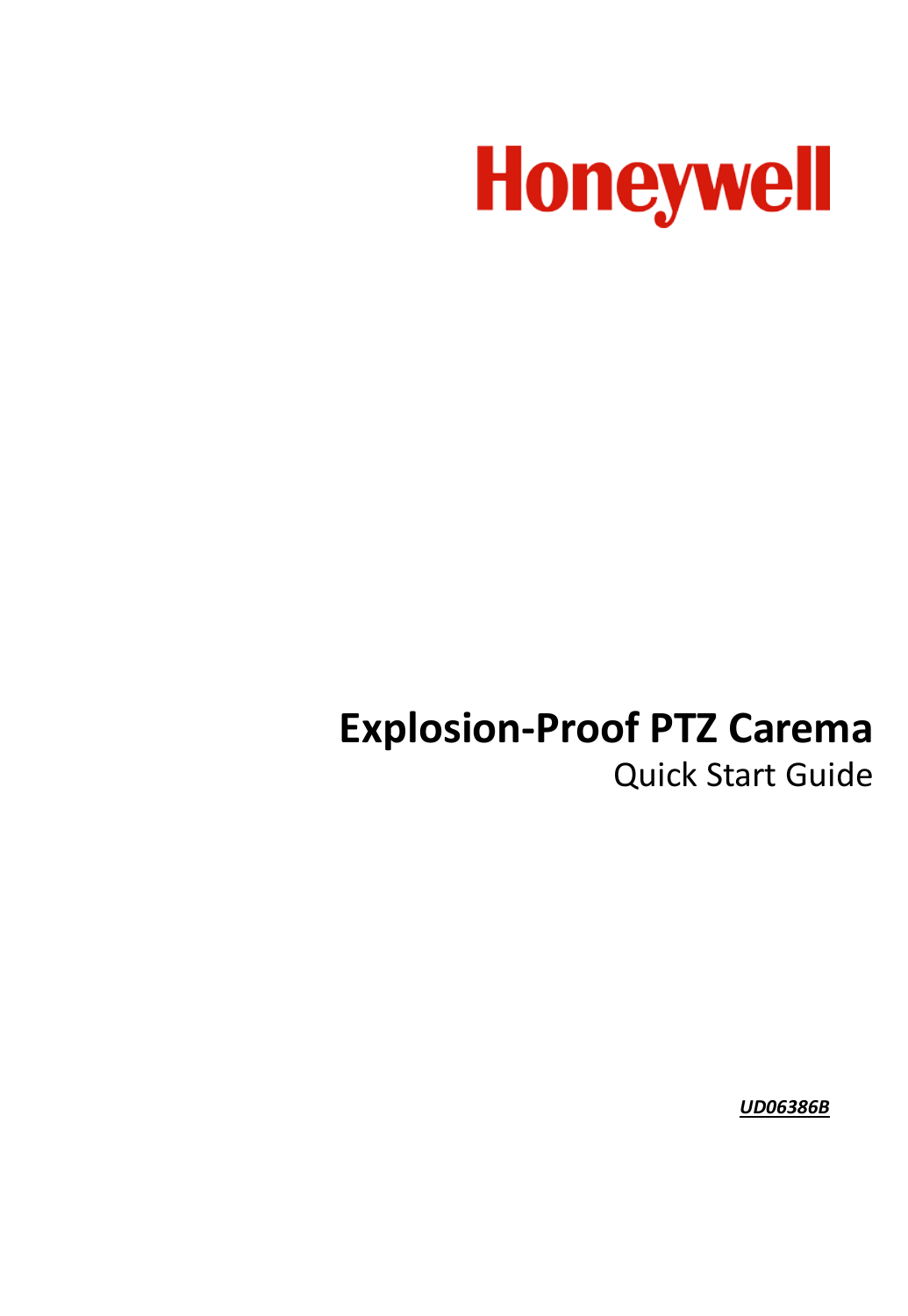#### **About this Manual**

This Manual is applicable to Explosion-Proof PTZ camera.

The Manual includes instructions for using and managing the product. Pictures, charts, images and all other information hereinafter are for description and explanation only. The information contained in the Manual is subject to change, without notice, due to firmware updates or other reasons. Please use this user manual under the guidance of professionals.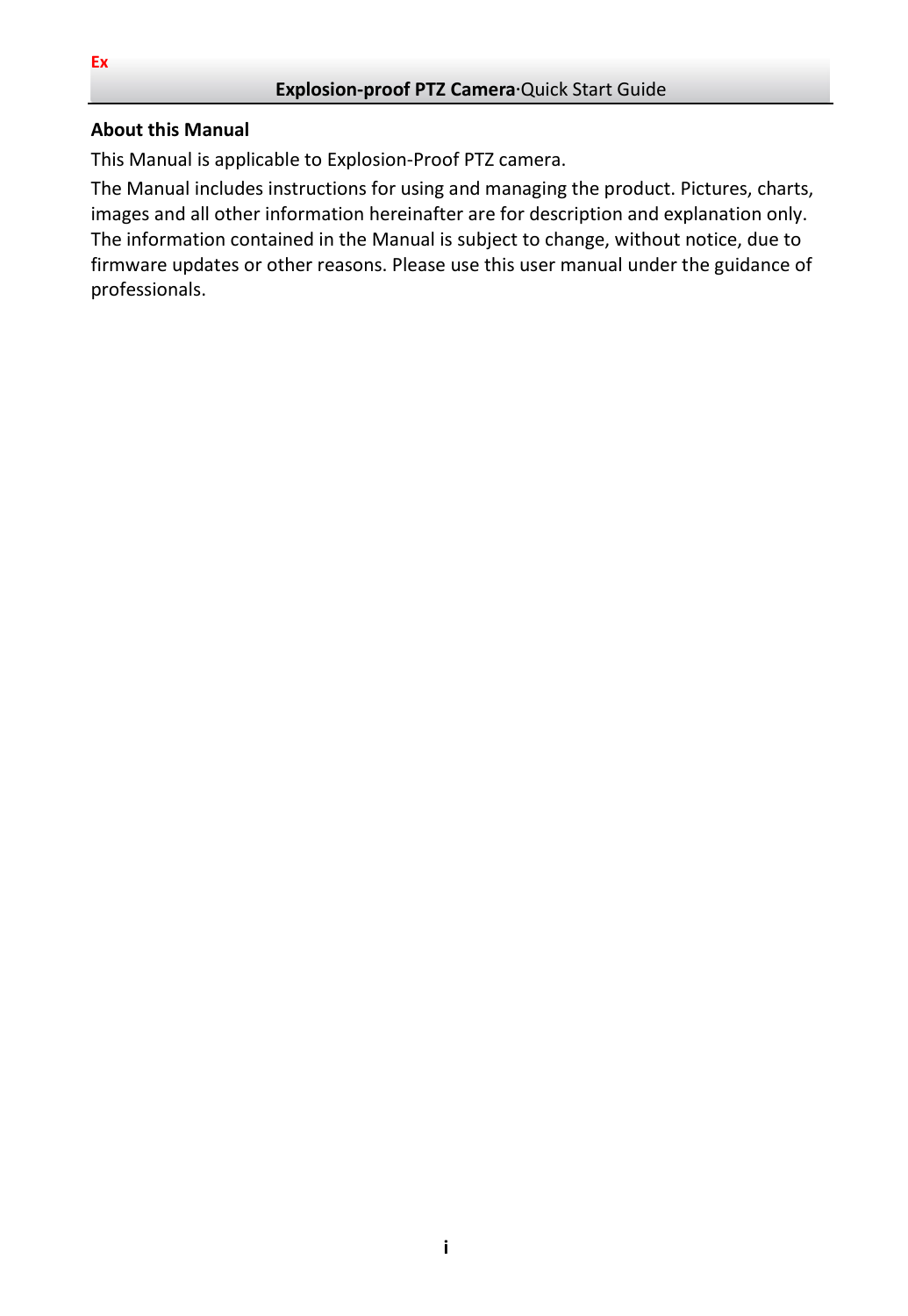## **Regulatory Information**

## **FCC Information**

Please take attention that changes or modification not expressly approved by the party responsible for compliance could void the user's authority to operate the equipment.

**FCC compliance:** This equipment has been tested and found to comply with the limits for a Class A digital device, pursuant to part 15 of the FCC Rules. These limits are designed to provide reasonable protection against harmful interference when the equipment is operated in a commercial environment. Operation of this equipment in a residential area is likely to cause harmful interference in which case the user will be required to correct the interference at his own expense.

## **FCC Conditions**

This device complies with part 15 of the FCC Rules. Operation is subject to the following two conditions:

1. This device may not cause harmful interference.

2. This device must accept any interference received, including interference that may cause undesired operation

### **EU Conformity Statement**



This product and - if applicable - the supplied accessories too are marked with "CE" and comply therefore with the applicable harmonized European standards listed under the EMC Directive 2014/30/EU, the RoHS Directive 2011/65/EU, and the ATEX Directive 2014/34/EU.



2012/19/EU (WEEE directive): Products marked with this symbol cannot be disposed of as unsorted municipal waste in the European Union. For proper recycling, return this product to your local supplier upon the purchase of equivalent new equipment, or dispose of it at designated collection points.

For more information see: www.recyclethis.info.



2006/66/EC (battery directive): This product contains a battery that cannot be disposed of as unsorted municipal waste in the European Union. See the product documentation for specific battery information. The battery is marked with this symbol, which may include lettering to indicate cadmium

(Cd), lead (Pb), or mercury (Hg). For proper recycling, return the battery to your supplier or to a designated collection point. For more information see[: www.recyclethis.info.](http://www.recyclethis.info/)

# **Industry Canada ICES-003 Compliance**

This device meets the CAN ICES-3 (A)/NMB-3(A) standards requirements.

# **Intended Use of the PTZ Camera**

**Ex**) II 2 G Ex d IIC T6 Gb, Ta -40° C to +60° C

II 2 D Ex tb IIIC T80° C Db

Hazardous Area Classification: Zone 1, Zone 2, Zone 21, Zone 22

IP Degree: IP68 (2m, 2h)

Ex Standards: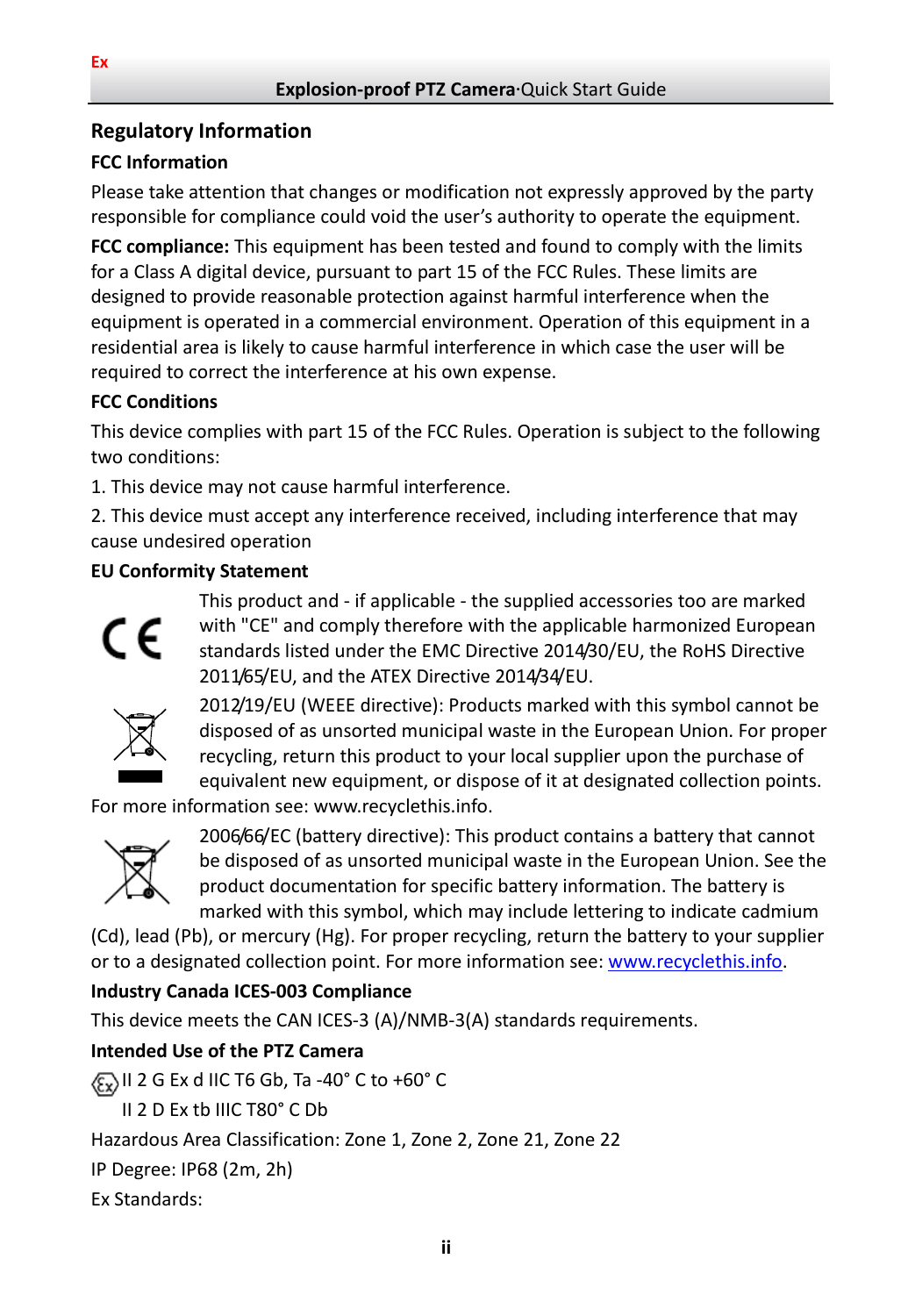| IEC 60079-0: 2011 | EN 60079-0: 2012/A11: 2013 |
|-------------------|----------------------------|
|                   |                            |

- IEC 60079-1: 2014 EN 60079-1: 2014
- IEC 60079-31: 2013 EN 60079-31: 2014

### **Special Conditions for Safe Use**

1. Ambient temperature: -40°C - +60°C

2. DO NOT OPEN WHEN ENERGIZED

3. POTENTIAL ELECTROSTATIC CHARGING HAZARD – SEE INSTRUCTIONS

4. When assembly, operation and maintenance, the operator must follow the requirements of the IEC 60079-14: latest version Explosive atmospheres- Part 14: Electrical installations design, selection and erection, beside of the manufacturer's operating instructions or its National equivalent.

5. Repair and overhaul shall comply with IEC 60079-19: latest version or its National equivalent.

#### **Explosion-proof PTZ Camera Nameplate**

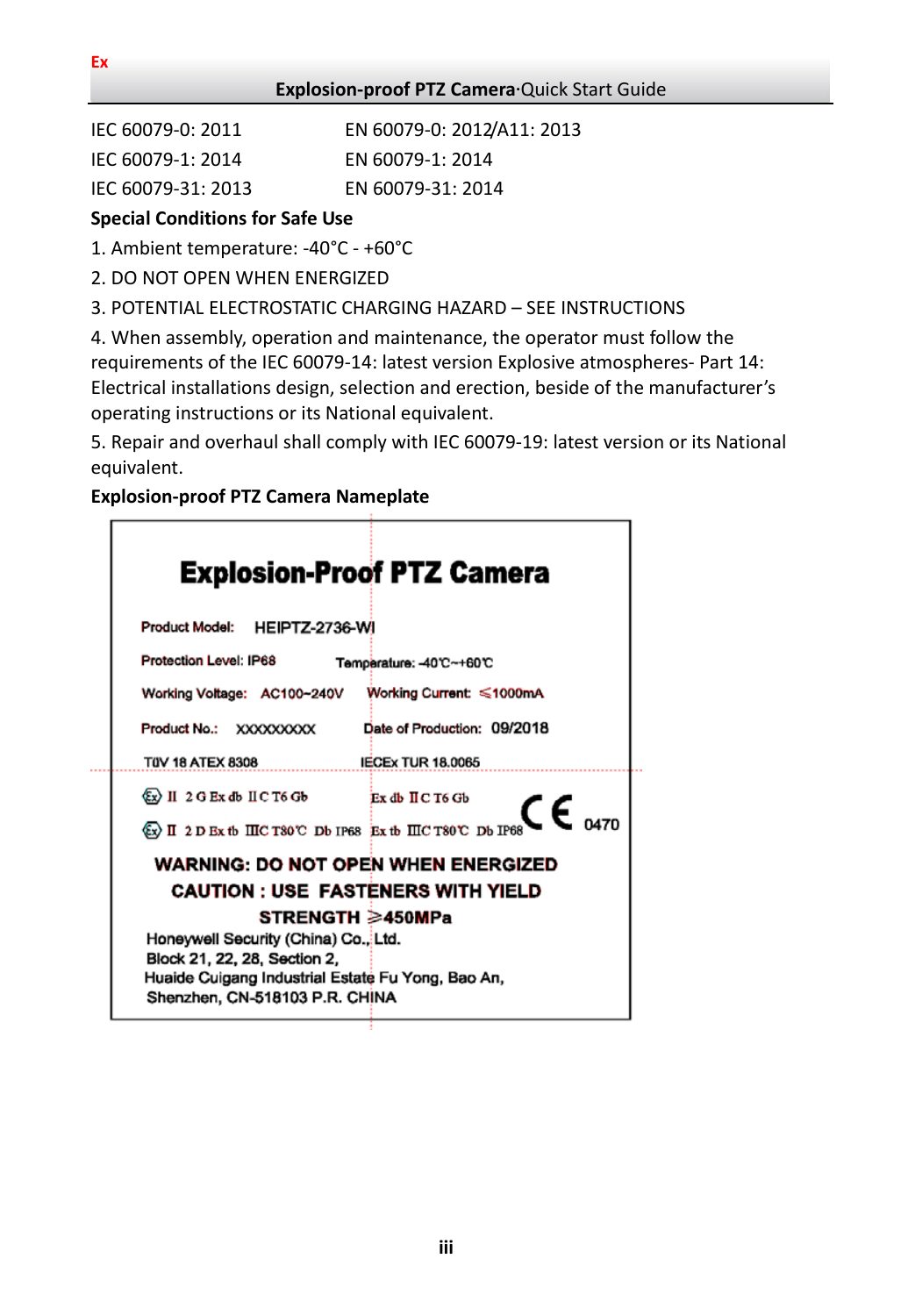### **Safety Instruction**

These instructions are intended to ensure that user can use the product correctly to avoid danger or property loss.

The precaution measure is divided into **Warnings** and **Cautions**:

**Warnings:** Neglecting any of the warnings may cause serious injury or death.

**Cautions:** Neglecting any of the cautions may cause injury or equipment damage.

| <b>Warnings Follow</b>                 | <b>Cautions Follow these</b>                  |
|----------------------------------------|-----------------------------------------------|
| these safeguards to<br>prevent serious | precautions to prevent<br>potential injury or |
| injury or death.                       | material damage.                              |



### **Warnings**

- Grounding: The both internal and external earthing shall be connected reliably. Ground wire cross-sectional area of not less than the phase connector cross-sectional area level, at least 4mm2.
- All the electronic operation should be strictly compliance with the electrical safety regulations, fire prevention regulations and other related regulations in your local region.
- Use the power adapter, which is provided by normal company. Refer to the product specification for the standard of the power adapter. The power consumption cannot be less than the required value.
- Do not connect several devices to one power adapter as adapter overload may cause over-heat or fire hazard.
- $\bullet$  Make sure that the power has been disconnected before you wire or install the PTZ Camera.
- When the product is installed on wall or ceiling, the device shall be firmly fixed.
- If smoke, odors or noise rise from the device, turn off the power at once and unplug the power cable, and then contact the service center.
- If the product does not work properly, contact your dealer or the nearest service center. Never attempt to disassemble the PTZ Camera yourself. (We shall not assume any responsibility for problems caused by unauthorized repair or maintenance.)

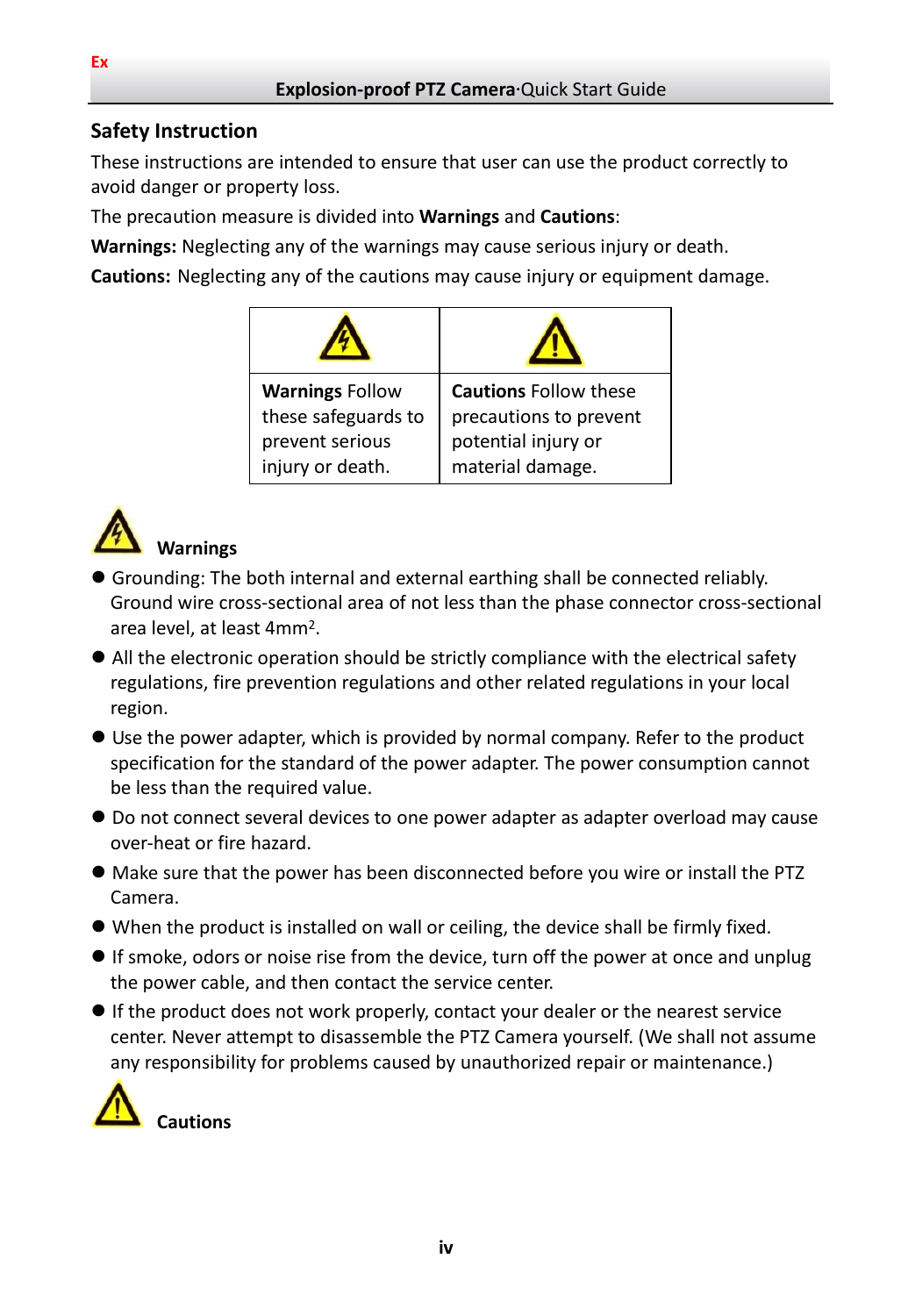- If the PTZ Camera fails to synchronize local time with that of the network, you need to set up the PTZ Camera time manually. Visit the PTZ Camera (via web browser or client software) and enter system settings interface for time settings.
- Do not drop the PTZ Camera or subject it to physical shock, and do not expose it to high electromagnetism radiation. Avoid the equipment installation on vibrations surface or places subject to shock (ignorance can cause equipment damage).
- Do not place the PTZ Camera in extremely hot, cold, dusty or damp locations, otherwise fire or electrical shock will occur. Refer to the product specification for the operating temperature.
- Exposing the device directly to sun light, low ventilation or heat source such as heater or radiator is forbidden (ignorance can cause fire danger).
- Use the provided glove when you open up the PTZ Camera cover. Avoid direct contact with the PTZ Camera cover, because the acidic sweat of the fingers may erode the surface coating of the cover.
- Use a soft and dry cloth when you clean inside and outside surfaces of the PTZ Camera cover. Do not use alkaline detergents.
- Keep all wrappers after unpacking them for future use. In case of any failure occurred, you need to return the PTZ Camera to the factory with the original wrapper. Transportation without the original wrapper may result in damage on the PTZ Camera and lead to additional costs.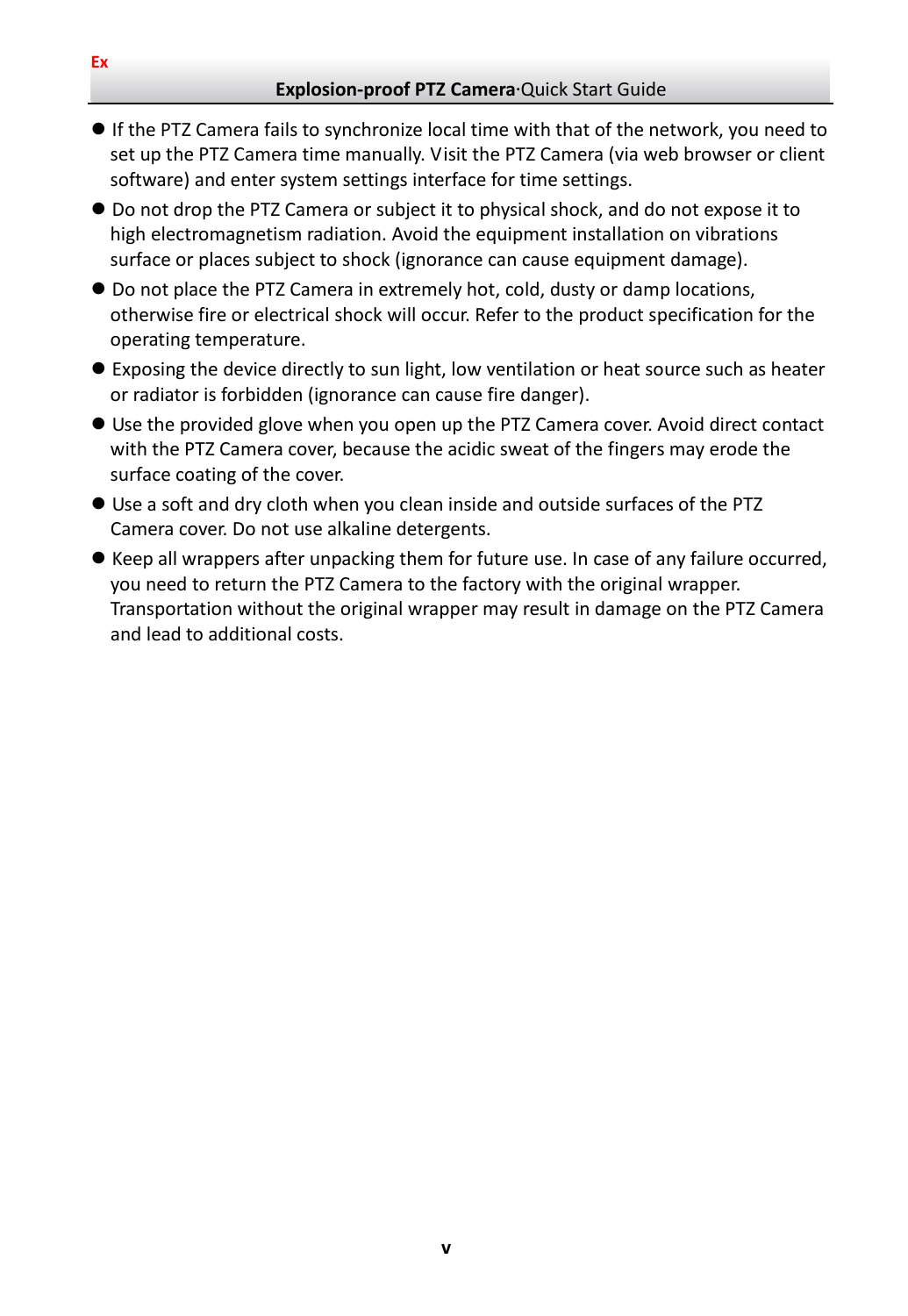# **Table of Contents**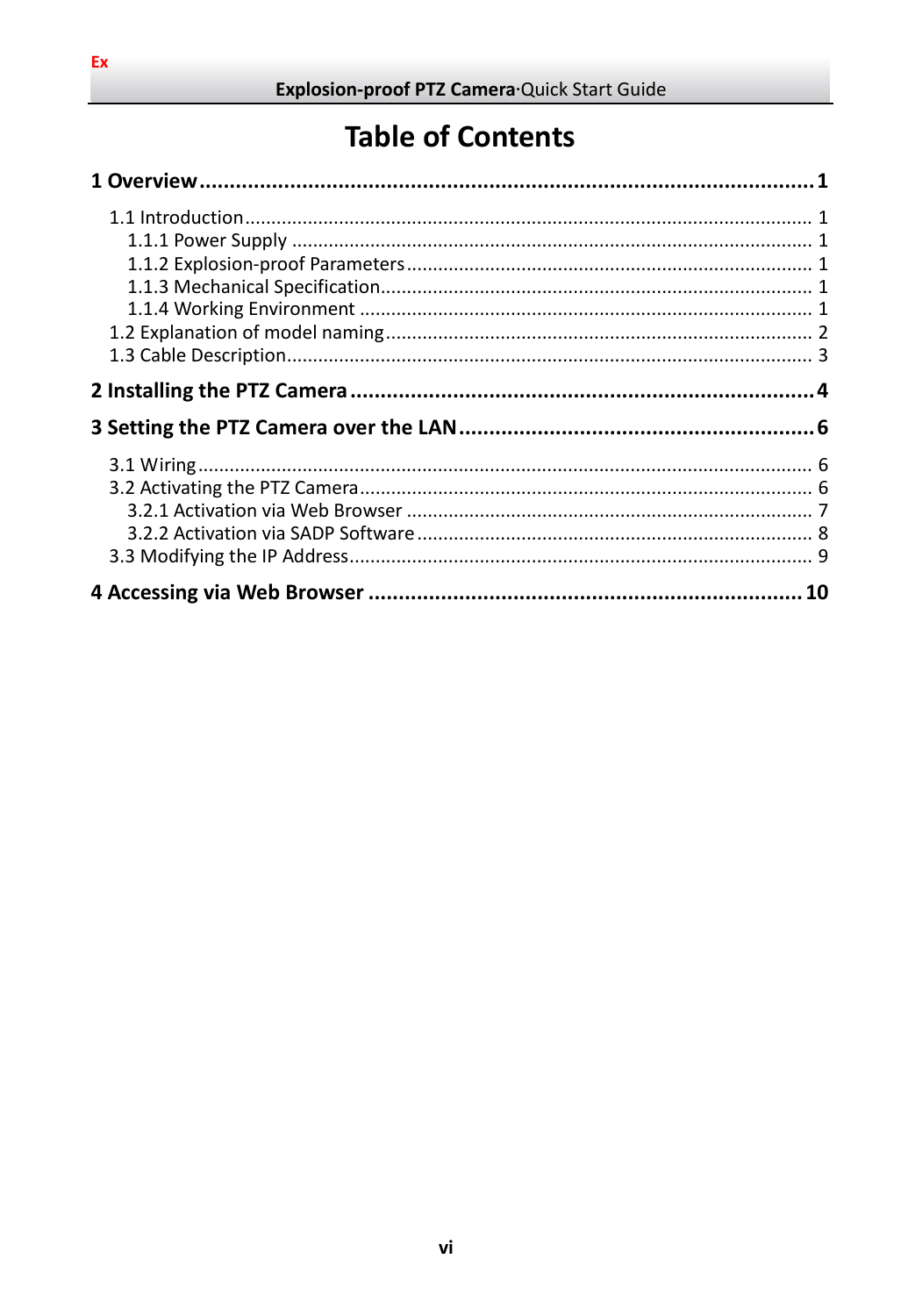# <span id="page-7-0"></span>**1 Overview**

# <span id="page-7-1"></span>**1.1 Introduction**

Explosion-proof PTZ Camera is designed with full consideration for explosion-proof effect. If the explosive gas mixture gets inside of the PTZ Camera, the explosion-proof effect is guaranteed by several measures, including enclosure strength, width and length of the junction gap surfaces of components, limiting the highest temperature of the surface, etc.

Explosion-proof PTZ Camera is a surveillance product capable of video/audio collecting, smart encoding and network transmitting. It adopts an embedded system and a high-performed hardware process platform to achieve good stability and reliability. You can visit and configure your PTZ Camera via web browser and client software.

Explosion-proof PTZ Camera adopts a stainless steel enclosure, receiving an IP68 rating for ingress protection. And the window adopts the tempered glass, which is able to stand shock and heat.

# <span id="page-7-2"></span>**1.1.1 Power Supply**

For detailed information about the power supply, refer to *Explosion-proof PTZ Camera Nameplate*.

# <span id="page-7-3"></span>**1.1.2 Explosion-proof Parameters**

For detailed information about explosion-proof parameters, refer to *Explosion-proof PTZ Camera Nameplate*.

# <span id="page-7-4"></span>**1.1.3 Mechanical Specification**

Material: 304/316L Stainless Steel

# <span id="page-7-5"></span>**1.1.4 Working Environment**

- Altitude (Above sea level): Within 2000 m.
- Humidity: Within 95%.
- Temperature: refer to *Explosion-proof PTZ Camera Nameplate*.

#### *Note:*

To ensure safety of the users and explosion-proof performance of the device, your installation environment must meet the installation requirements of the PTZ Camera you purchased.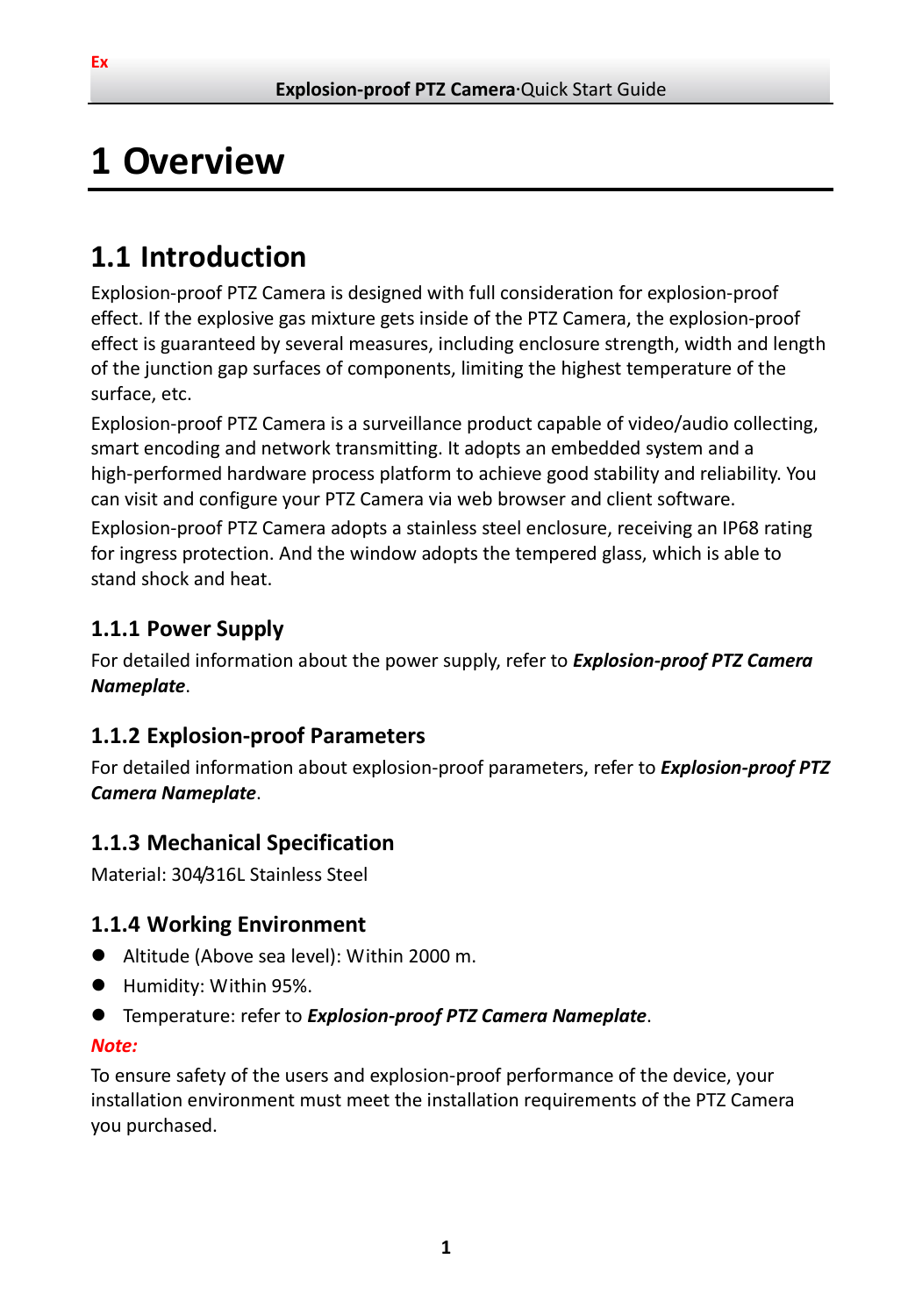# <span id="page-8-0"></span>**1.2 Explanation of model naming**

The product can be named by rules in Figure 1-1.



 Figure 1-1 Example: HEIPTZ-2736-WI

**Ex**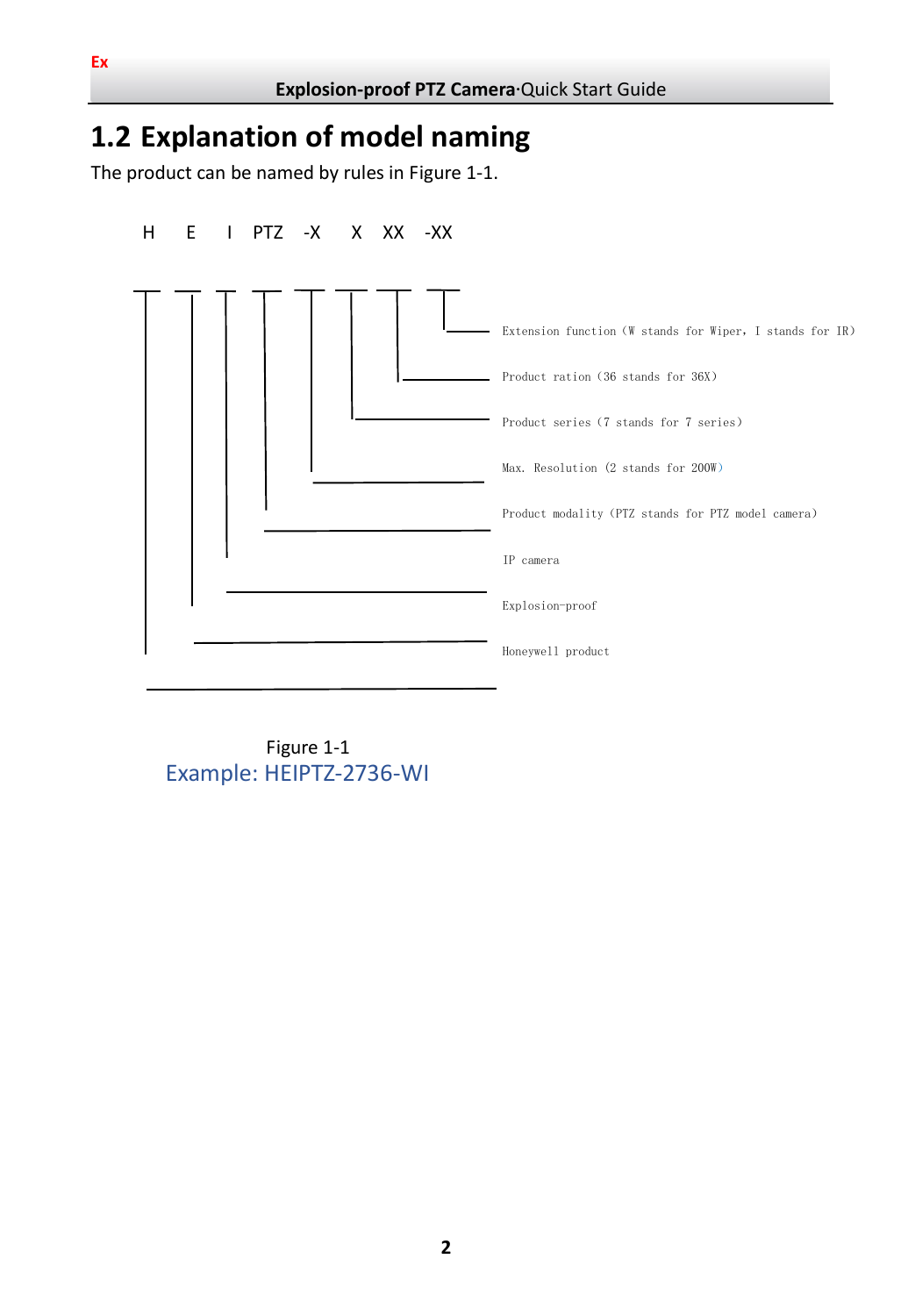# <span id="page-9-0"></span>**1.3 Cable Description**



#### *Note:*

Cables vary depending on different PTZ Camera models.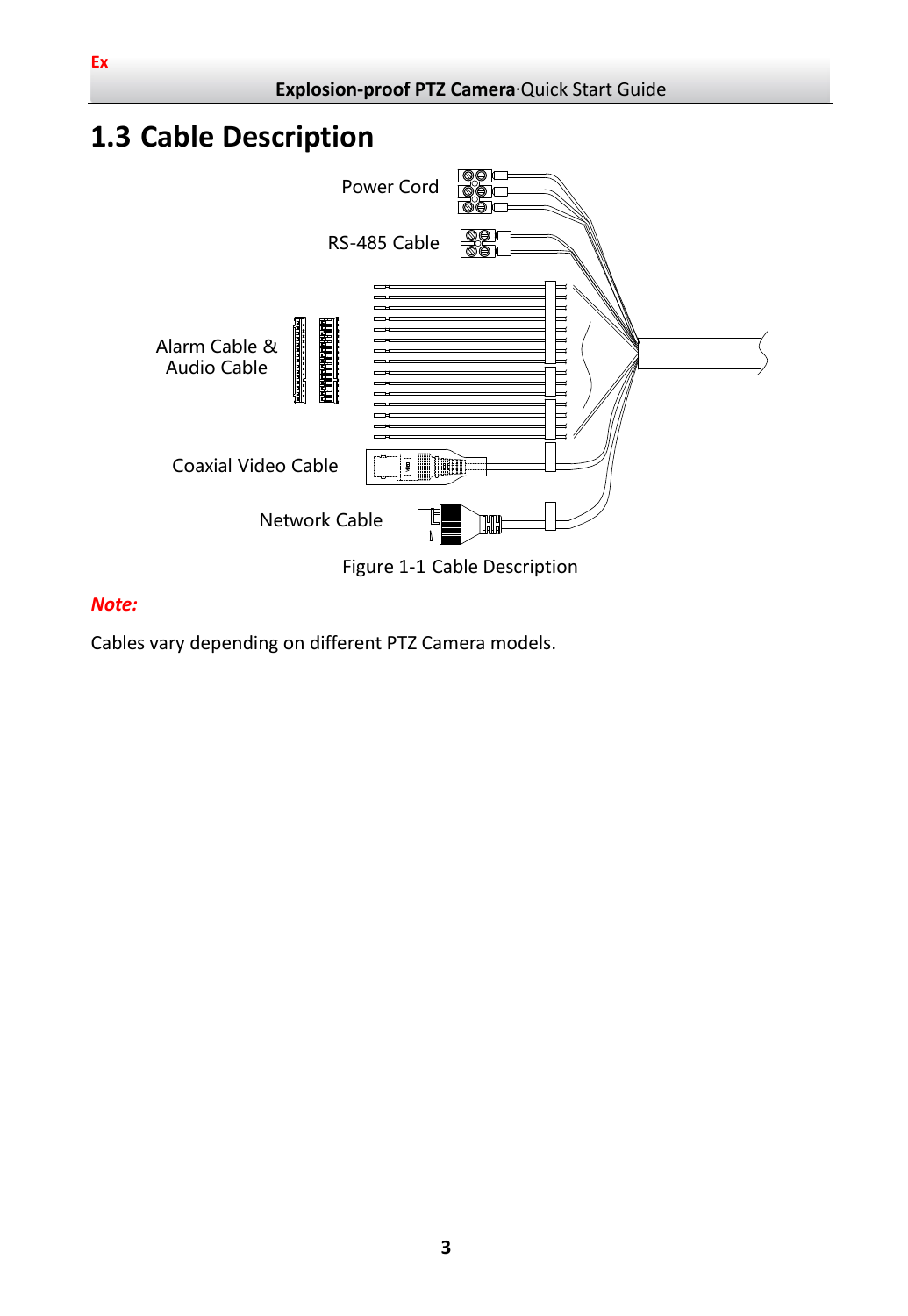# <span id="page-10-0"></span>**2 Installing the PTZ Camera**

#### *Before you start:*

Check the package contents and make sure that the device in the package is in good condition and all the assembly parts are included.

#### *Notes:*

- Do not power the PTZ Camera up until the installation is finished. To ensure the safety of personnel and device, all the installation steps should be done with power supply off.
- Make sure that there is enough space to install the device and accessories.
- Make sure that the wall is strong enough to withstand at least eight times the weight of the device and accessories.
- Carry the PTZ Camera as shown in [Figure 2-1.](#page-10-1)



Figure 2-1 Carry the PTZ Camera

#### <span id="page-10-1"></span>*Steps:*

- 1. Install the wall mounting bracket.
	- 1) Drill four Ø16 screw holes where you want to install the PTZ Camera according to the holes on the bracket as shown i[n Figure 2-2.](#page-10-2)



Figure 2-2 Drill Screw Holes

<span id="page-10-2"></span>2) Insert four M12 expansion screws into the mounting holes through the holes on the bracket.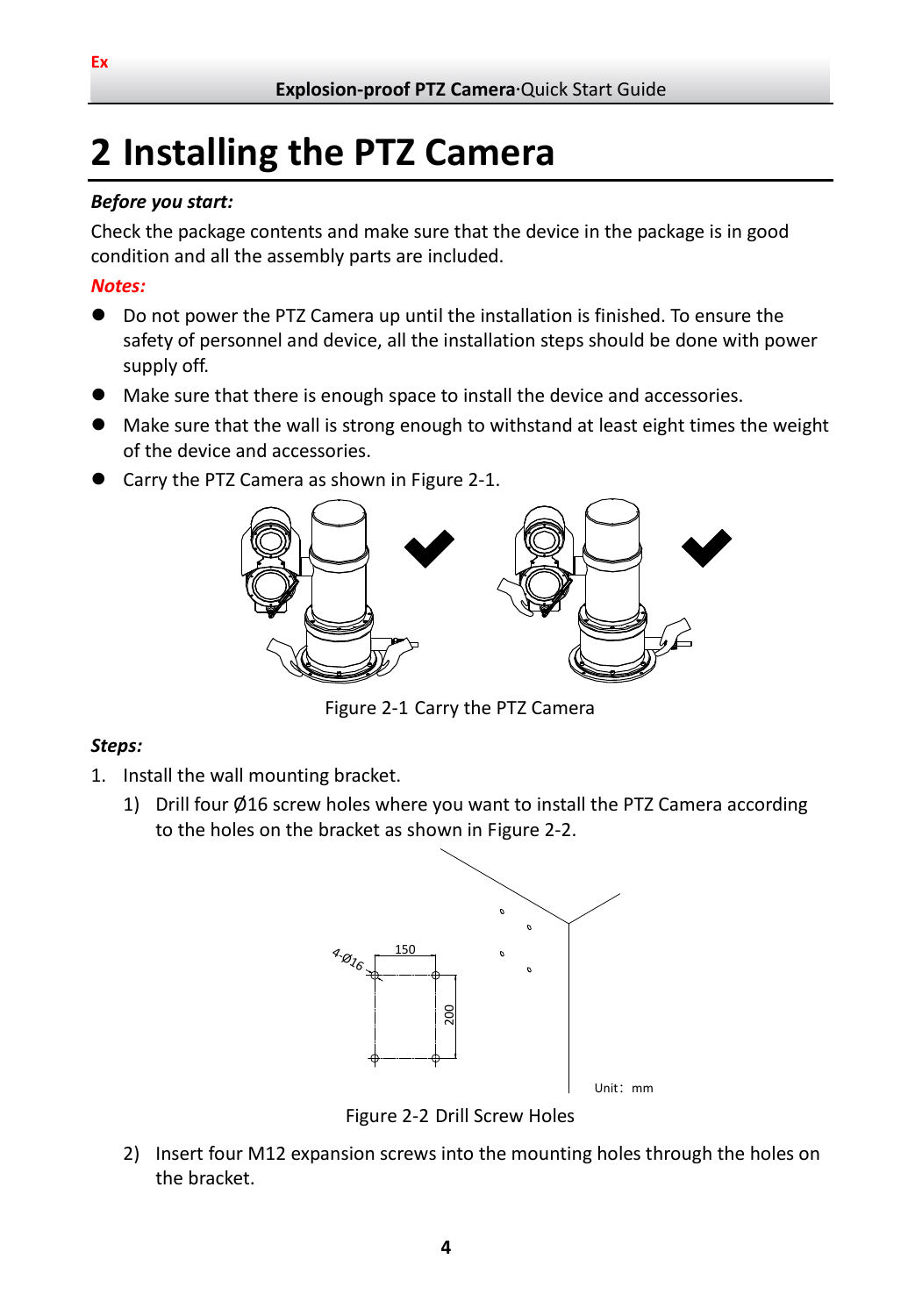3) Secure the bracket with four flat gaskets, spring washers, and nuts as shown in [Figure 2-3.](#page-11-0)



Figure 2-3 Secure the Bracket

- <span id="page-11-0"></span>2. Fix the PTZ Camera to the bracket.
	- 1) Place the PTZ Camera on the plate of wall mounting bracket.
	- 2) Align the four screw holes on the PTZ Camera to the four screw holes on the bracket, and secure the PTZ Camera with four M8×30 screws.



Figure 2-4 Fix the PTZ Camera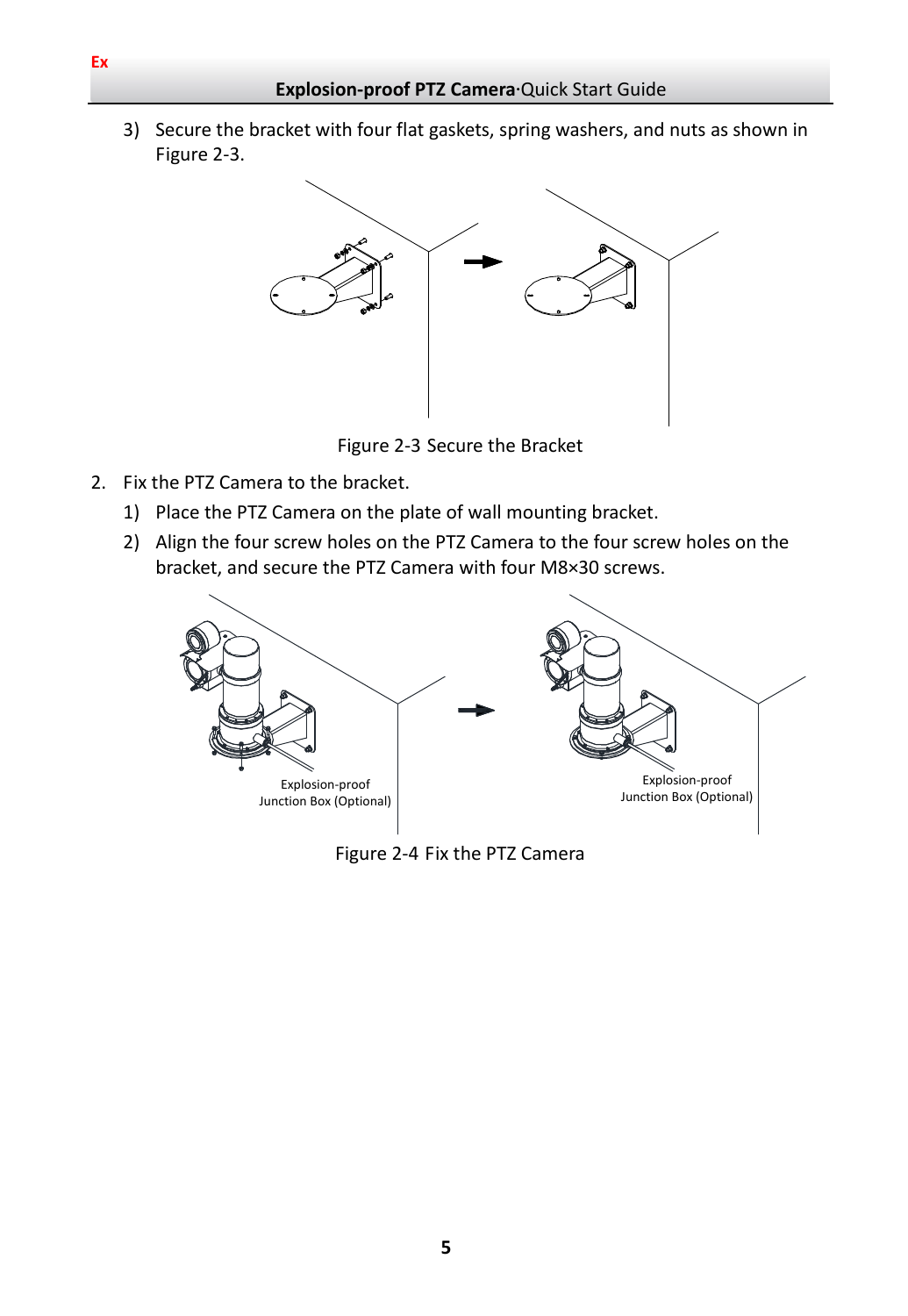# <span id="page-12-0"></span>**3 Setting the PTZ Camera over the LAN**

#### *Notes:*

- You shall acknowledge that the use of the product with Internet access might be under network security risks. For avoidance of any network attacks and information leakage, strengthen your own protection. If the product does not work properly, contact with your dealer or the nearest service center.
- To ensure the network security of the PTZ Camera, we recommend you to have the PTZ Camera assessed and maintained termly. You can contact us if you need such service.

# <span id="page-12-1"></span>**3.1 Wiring**

To view and configure the network PTZ Camera via LAN (Local Area Network), you need to connect the PTZ Camera in the same subnet with your PC. Then, install the SADP or client software to search and change the IP address of network PTZ Camera.

Connect the PTZ Camera to network according to the following figures.



Figure 3-2 Wiring over LAN

# <span id="page-12-2"></span>**3.2 Activating the PTZ Camera**

#### *Purpose:*

You are required to activate the PTZ Camera first by setting a strong password for it before you can use the PTZ Camera.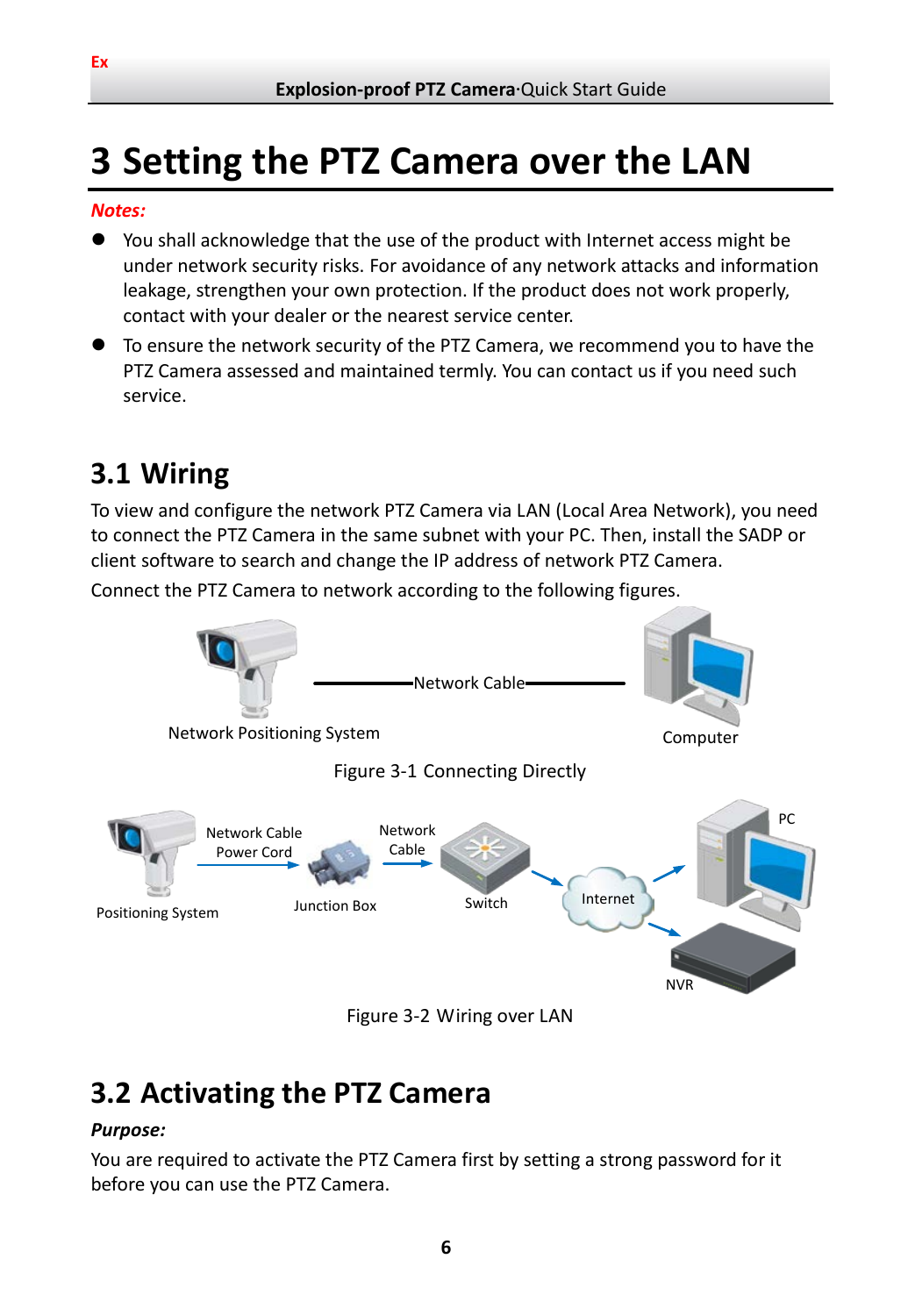Activation via web browser, activation via SADP, and activation via client software are supported. We will take activation via SADP software and activation via web browser as examples to introduce the PTZ Camera activation.

## <span id="page-13-0"></span>**3.2.1 Activation via Web Browser**

#### *Steps:*

- 1. Power on the PTZ Camera. Connect the PTZ Camera to your computer or the switch/router which your computer connects to.
- 2. Input the IP address into the address bar of the web browser, and enter the activation interface.

#### *Notes:*

- The default IP address of the PTZ Camera is 192.168.1.64.
- The computer and the PTZ Camera should belong to the same subnet.
- For the PTZ Camera enables the DHCP by default, you need to use the SADP software to search the IP address.

| Activations:              |                                                                                                                                                    |                           |
|---------------------------|----------------------------------------------------------------------------------------------------------------------------------------------------|---------------------------|
| User Name                 | admin                                                                                                                                              |                           |
| Password                  |                                                                                                                                                    | ø                         |
|                           | Valid password range [8-16] You                                                                                                                    |                           |
|                           | can use a combination of numbers,<br>lowercase, uppercase and special<br>character for your password with at<br>least two kinds of them contained. |                           |
| Sieherstellung<br>Confirm |                                                                                                                                                    | The item cannot be empty. |
|                           |                                                                                                                                                    |                           |
|                           |                                                                                                                                                    | OK                        |

Figure 3-3 Activation Interface (Web)

3. Create a password and input the password into the password field.

**STRONG PASSWORD RECOMMENDED***– We highly recommend you create a strong password of your own choosing (Using a minimum of 8 characters, including at least three of the following categories: upper case letters, lower case letters, numbers, and special characters.) in order to increase the security of your product. And we recommend you reset your password regularly, especially in the high security system, resetting the password monthly or weekly can better protect your product.*

- 4. Confirm the password.
- 5. Click **OK** to activate the PTZ Camera and enter the live view interface.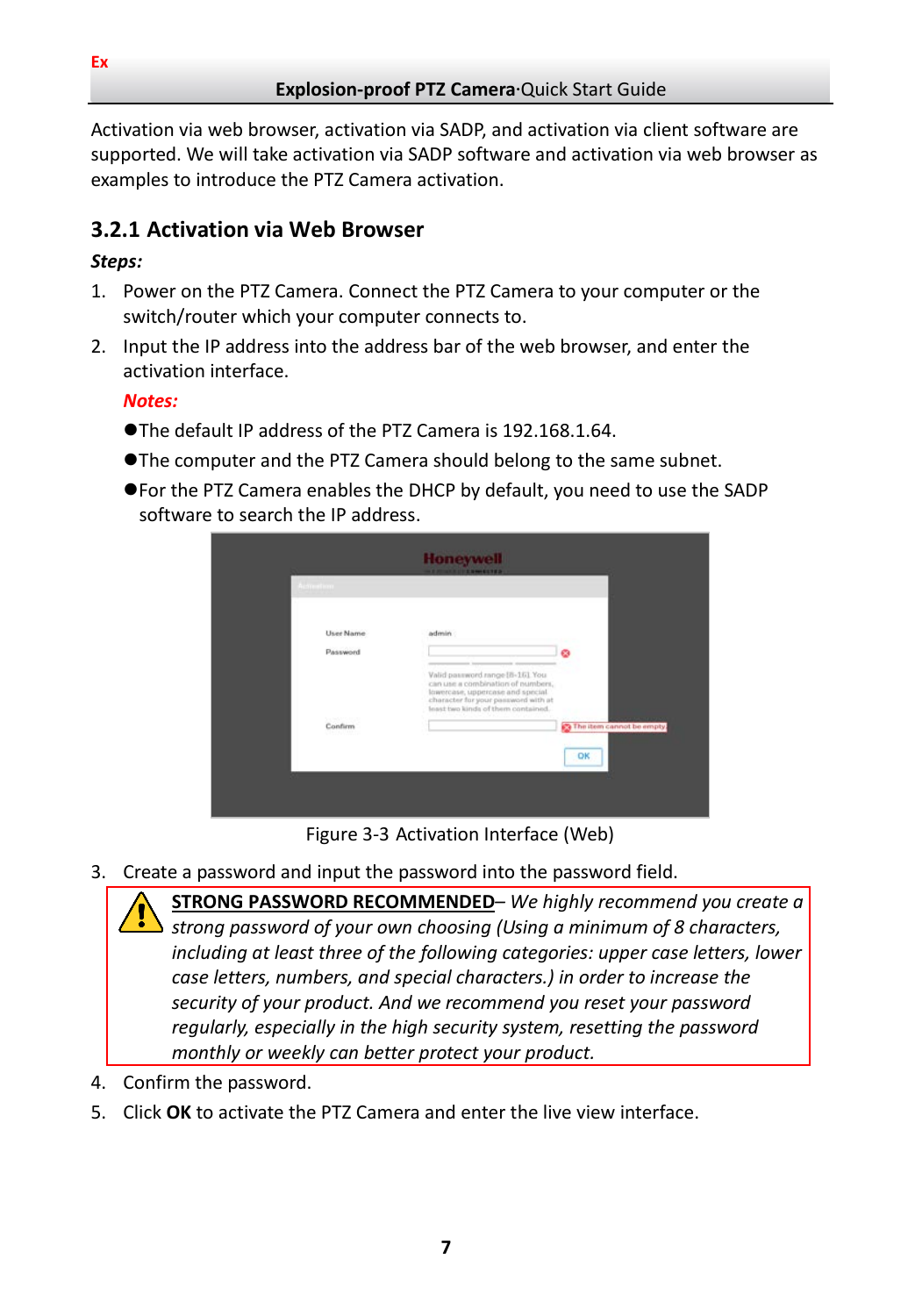# <span id="page-14-0"></span>**3.2.2 Activation via SADP Software**

SADP software is used for detecting the online device, activating the device, and resetting the password.

Get the SADP software from the supplied disk or the official website, and install the SADP according to the prompts.

Follow the steps to activate the PTZ Camera*.*

#### *Steps:*

- 1. Run the SADP software to search the online devices.
- 2. Check the device status from the device list, and select an inactive device.



Figure 3-4 SADP Interface

### *Note:*

The SADP software supports activating the PTZ Camera in batch. Refer to the user manual of SADP software for details.

- 3. Create a password and input the password in the password field, and confirm the password.
	- **STRONG PASSWORD RECOMMENDED***– We highly recommend you create a strong password of your own choosing (Using a minimum of 8 characters, including at least three of the following categories: upper case letters, lower case letters, numbers, and special characters.) in order to increase the security of your product. And we recommend you reset your password regularly, especially in the high security system, resetting the password monthly or weekly can better protect your product.*
- 4. Click **Activate** to save the password.

*Note:*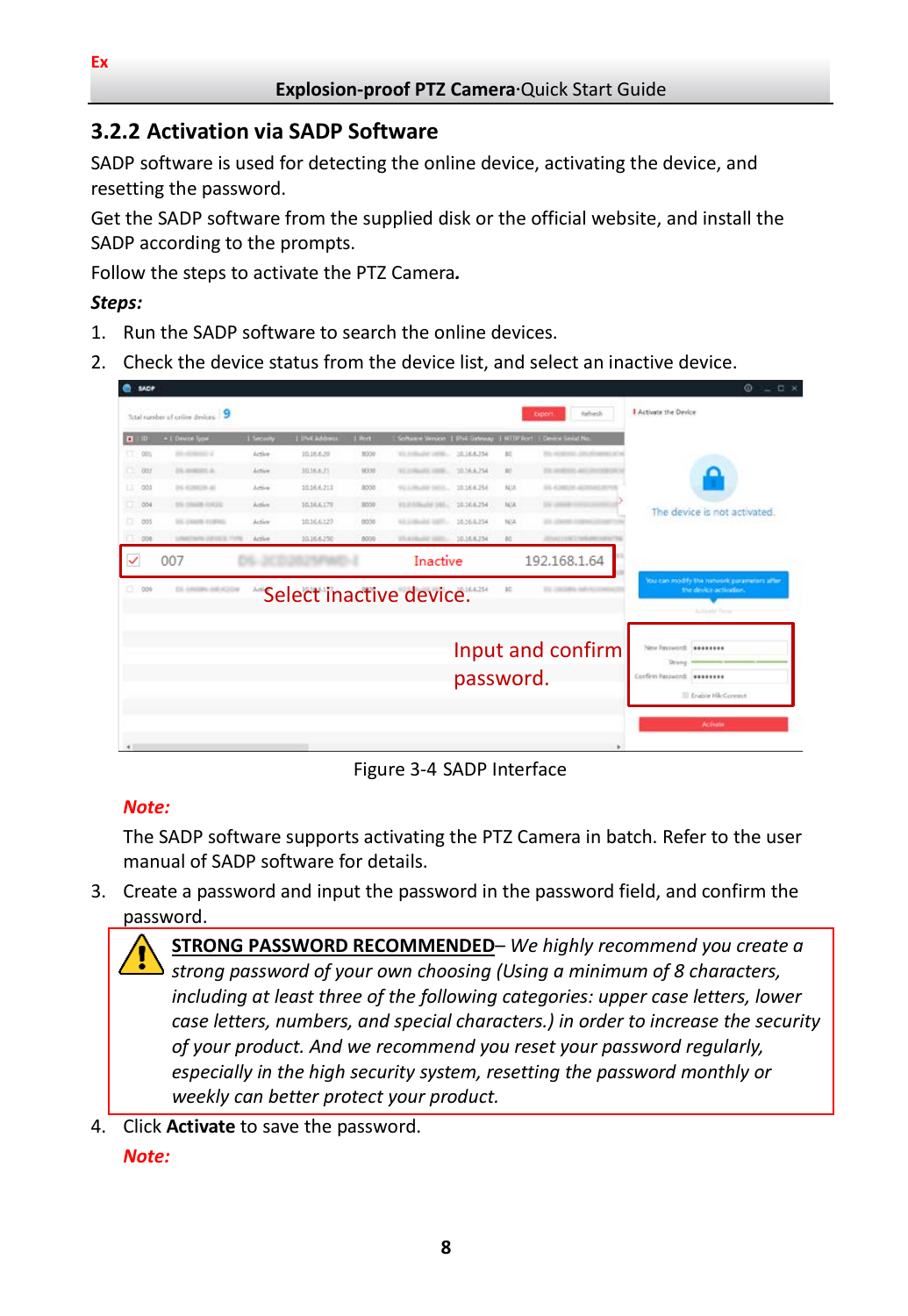You can check whether the activation is completed on the popup window. If activation failed, make sure that the password meets the requirement and try again.

# <span id="page-15-0"></span>**3.3 Modifying the IP Address**

#### *Purpose:*

To view and configure the PTZ Camera via LAN (Local Area Network), you need to connect the network PTZ Camera in the same subnet with your PC.

Use the SADP software or client software to search and change the IP address of the device. We take modifying the IP Address via SADP software as an example to introduce the IP address modification.

#### *Note:*

For IP address modification via client software, refer to the user manual of client software.

#### *Steps:*

- 1. Run the SADP software.
- 2. Select an active device.
- 3. Change the device IP address to the same subnet with your computer by either modifying the IP address manually or checking **Enable DHCP**.
- 4. Input the admin password and click **Modify** to activate your IP address modification. The batch IP address modification is supported by SADP. Refer to the user manual of SADP for details.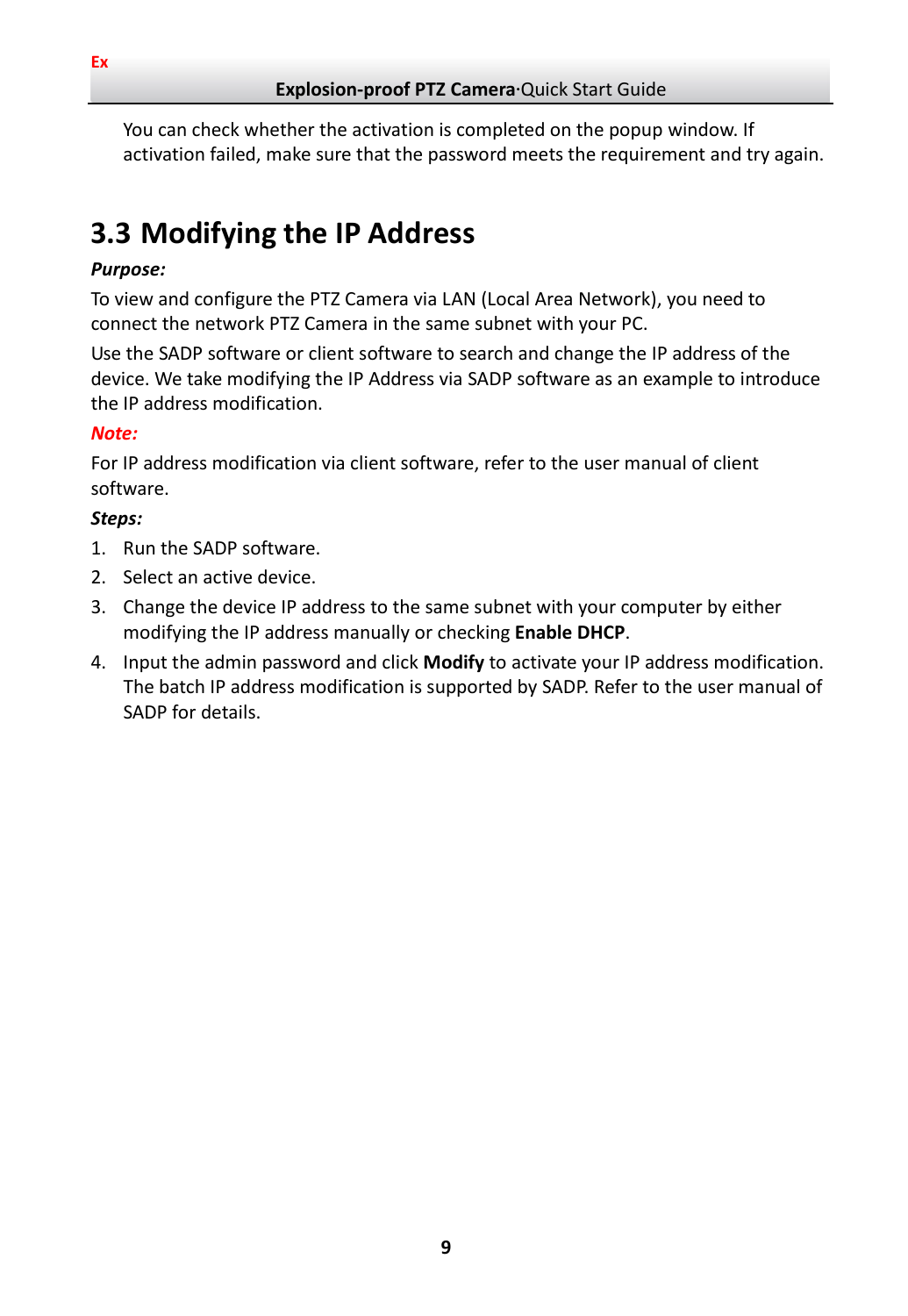# <span id="page-16-0"></span>**4 Accessing via Web Browser**

#### *System Requirement:*

Operating System: Microsoft Windows XP SP1 and above version/Vista/Win7/Server 2003/Server 2008 32bits

CPU: Intel Pentium IV 3.0 GHz or higher

RAM: 1G or higher

Display: 1024 × 768 resolution or higher

Web Browser: Internet Explorer 8 to 11, Google Chrome 31 to 44, and Mozilla Firefox 30 to 51

#### *Steps:*

- 1. Open the web browser.
- 2. In the browser address bar, input the IP address of the network PTZ Camera, and enter the login interface.

#### *Note:*

The default IP address is 192.168.1.64. You are recommended to change the IP address to the same subnet with your computer.

3. Input the user name and password.

The admin user should configure the device accounts and user/operator permissions properly. Delete the unnecessary accounts and user/operator permissions. *Note:*

English

 $\vee$ 

The device IP address gets locked if the admin user performs 7 failed password attempts (5 attempts for the user/operator).

4. Click **Login**.

|           | <b>Honeywell</b><br>THE FOWER OF CONNECTED |
|-----------|--------------------------------------------|
| User Name |                                            |
| Password  | Password                                   |
|           | Login                                      |
|           | Forgot password?                           |

Figure 4-1 Login Interface